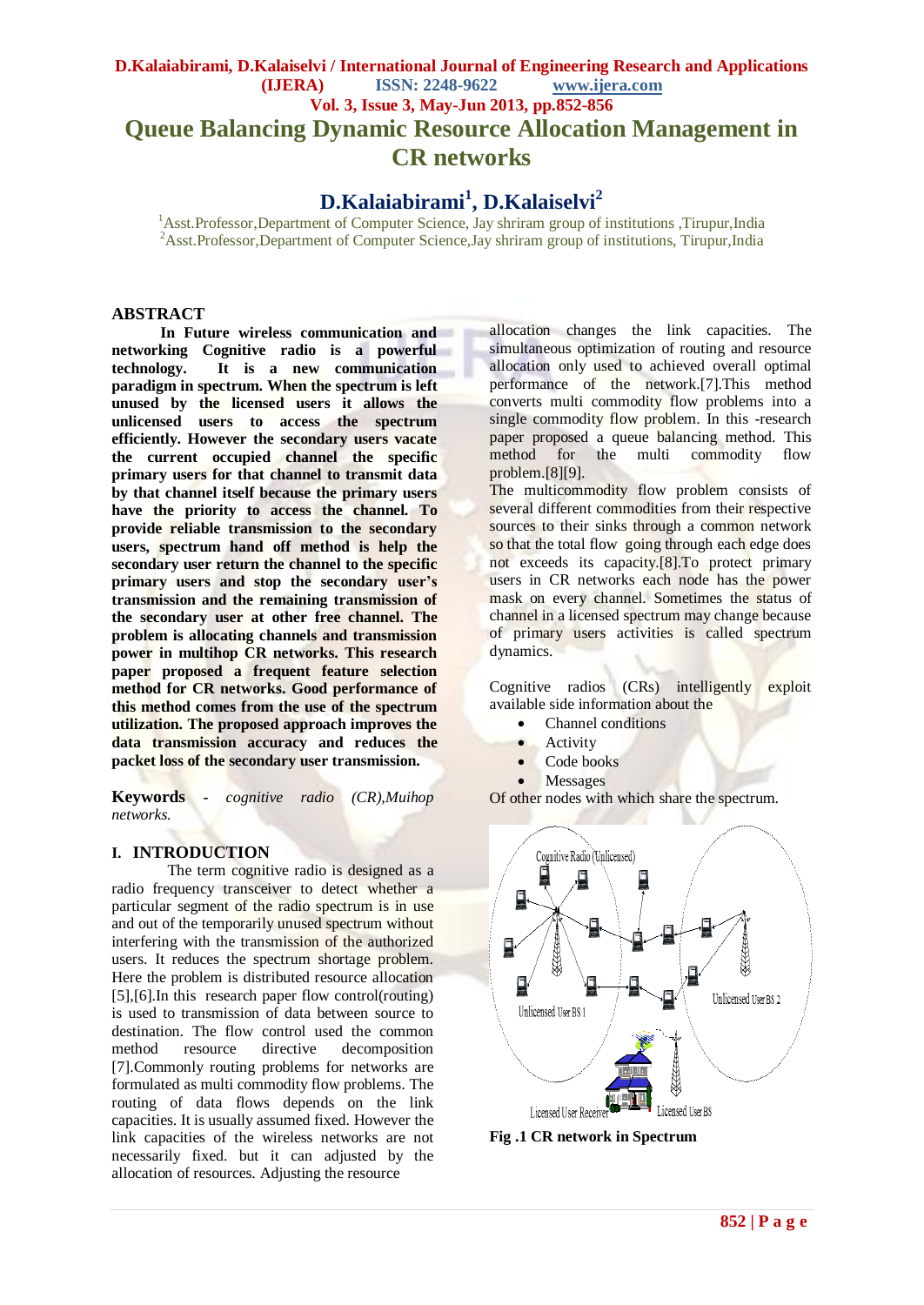#### **D.Kalaiabirami, D.Kalaiselvi / International Journal of Engineering Research and Applications (IJERA) ISSN: 2248-9622 www.ijera.com Vol. 3, Issue 3, May-Jun 2013, pp.852-856**



#### **Fig.2 CR Network framework[1]**

inactive, an important requirement of secondary users is the capability to sense their surrounding radio spectrum environment. Further, since primary users should be carefully protected from interference due to secondary users' operation, secondary users also need to sense the licensed spectrum before each transmission and can only transmit when the spectrum is idle. One efficient way of spectrum detection is the primary transmitter detection based on local observations of secondary users. If the information of the primary user signal is known to secondary users, they can use matched Alter detection to maximize the received signal-to-noise ratio (SNR) under stationary Gaussian noise. Dynamic spectrum access has become a promising approach to fully utilize the spectrum resource.

# **II. CR NETWORK CREATION**

Cognitive radio (CR) network makes it possible for unlicensed/cognitive users or devices to opportunistically utilize the licensed spectrum when it is not occupied by licensed/primary users. It can overcome the drawback of the current static spectrum allocation policy. Using this module the user can reserve the path for their future data transmission. The Licensed (Reserved) users data transmissions are take into account seriously than unlicensed users data transmission. It consists of set of nodes V and a set of links L.Here

 $T(L)=Transmitter of link(L).$ R(L)=Receiver of link(L).

In order to reduce the complexity of resource allocation several subcarriers are combined to be a channel. Specific minimum number of channels only required for wireless network.[5].For the flexibility of spectrum it can be divided into more channels. Assume that number of C channels are avillable.

# **III. UNLICENSED USER TRANSMISSION**

The special functionality of Cognitive radio (CR) network allows the unlicensed users can makes data transmission through the reserved path, when the paths are not utilized by the licensed users. the path utilization is achieved by the Unlicensed user data transmission and this allow that the data transmission on On-Demand Resource provisioning mode.

#### **Interference-Aware Transmission Model**

To protect the communication of the primary nodes, the Transmit power of CR nodes should be restricted as

#### **∑ wlkPlk < Qik**  $T(L)=i$

Plk-Transmit power at link l on channel C. wlk-Binary indicator for channel allocation. i.e., means that channel is (not) allocated to link L .

#### **IV. SPECTRUM DYNAMICS**

For CR networks, each node has the power mask on every channel to protect primary users, and the status of channels in a licensed spectrum may change because of the primary users' activities, which is known as spectrum dynamics. The channel accessibility is superior for licensed users than the unlicensed users. From this view want make a better channel provisioning for unlicensed users data transmission.

In multi-hop Cognitive Radio Network (CRN), the CR nodes sense spectrum and get available frequency bands, named as Spectrum Opportunities (SOP) [2], then select one candidate from SOP via specific policy, which will not interfere with licensed nodes.[14]. One of the most challenging problems of cognitive radio is the interference which occurs when a cognitive radio accesses a licensed band but fails to notice the presence of the licensed user. To address this problem, the cognitive radio should be designed to co-exist with the licensed user without creating

harmful interference. Recently, several interference mitigation techniques have been presented for cognitive radio systems. An orthogonal frequency division multiplexing (OFDM) was considered as a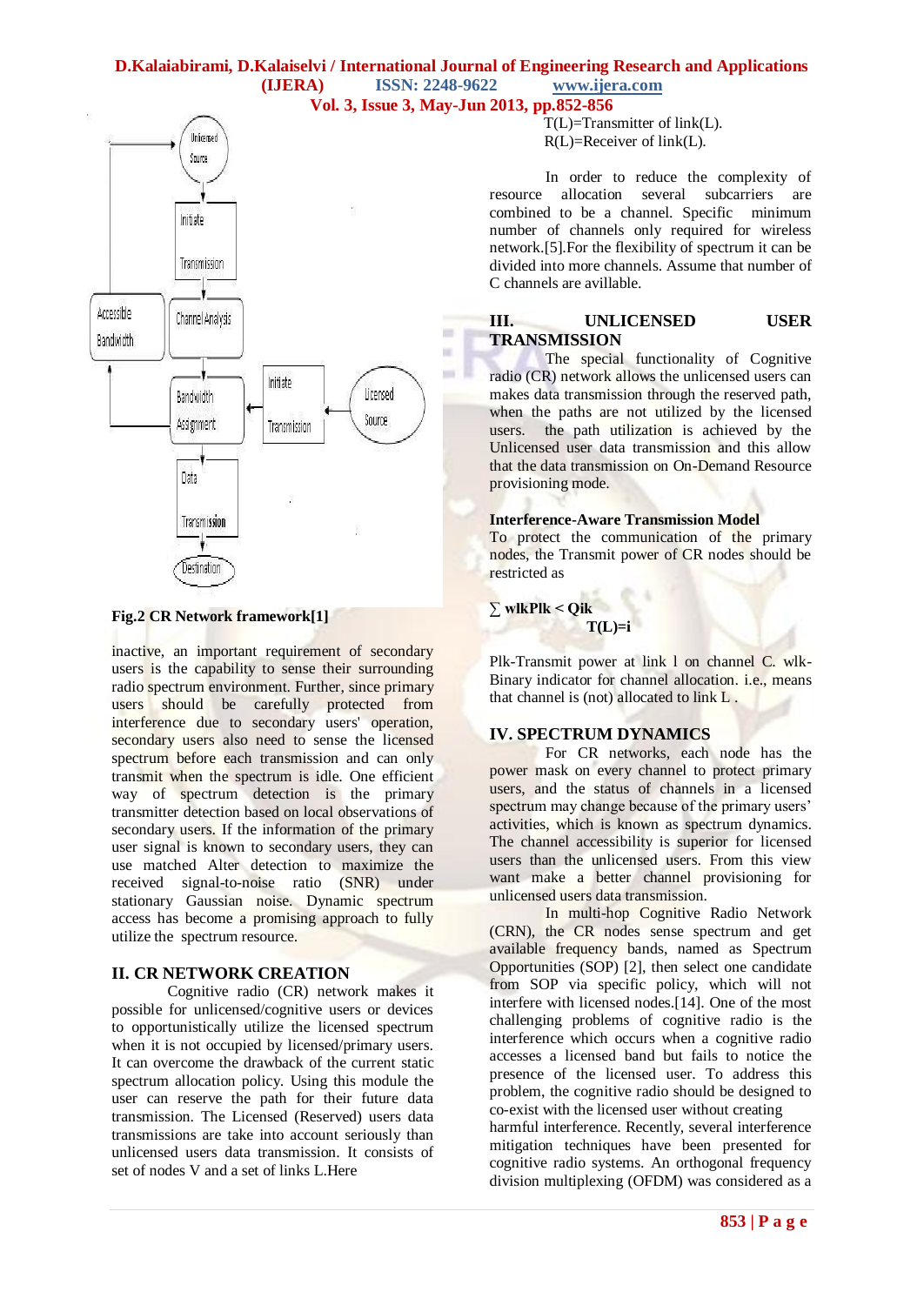#### **D.Kalaiabirami, D.Kalaiselvi / International Journal of Engineering Research and Applications (IJERA) ISSN: 2248-9622 www.ijera.com Vol. 3, Issue 3, May-Jun 2013, pp.852-856**

candidate for cognitive radio to avoid the interference by leaving a set of sub channels unused [3]. A power control rule was presented to allow cognitive radios to adjust their transmit powers in order to guarantee a quality of service to the primary system [4]. To avoid the interference to the licensed users, the transmit power of the cognitive radio should be limited based on the locations of the licensed users [4]. However, it is difficult to locate the licensed users for the cognitive radio in practice because the channels between the cognitive radio and the licensed users are usually unknown.[13]. In this research paper, present a power control approach in cognitive radio systems based on spectrum sensing side information in order to mitigate the interference to the primary user due to the presence of cognitive radios. This approach consists of two steps. Firstly, the shortest distance between a licensed receiver and a cognitive radio is derived from the spectrum sensing side information. Then, the transmit power of the cognitive radio is determined based on this shortest distance to guarantee a quality of service for the licensed user. Because the worst case is considered in this approach where the cognitive radio is the closest to the licensed user, the proposed power control approach can be applied to the licensed user in any location.

#### **Power control based on spectrum sensing side information.**

In this section present a power control approach in cognitive radio systems based on spectrum sensing side information to efficiently utilize the spectrum by allowing the cognitive radio to co-exist with the primary system. firstly propose an idea of determining the distance **d** between the primary transmitter and the cognitive radio from spectrum sensing. Then, we show that the transmit power of the cognitive radio can be controlled based on the distance **d** in order to guarantee a quality of service to the primary receiver.

# **Spectrum Sensing Side Information**

In order to avoid the harmful interference to the primary (licensed) system, the cognitive radio needs to sense the availability of the spectrum. The goal of spectrum sensing is to decide between the following two hypotheses:

$$
H0: x(t) = n(t) 0 < t \le T
$$
  
 
$$
H1: x(t) = hs(t) + n(t) 0 < t \le T
$$

where  $T$  denotes the observation time,  $x(t)$ is the received signal at the cognitive radio,  $s(t)$  is the transmitted signal from the primary transmitter, n(t) is the zero-mean additive white Gaussian noise (AWGN) with the variance  $\sigma$ 2 and h denotes the Rayleigh fading channel coefficient. The instantaneous SNR is defined as  $γ$  \_ |hs(t)|2/σ2.for this channel allocation proposed a algorithm.

Distributed Spectrum Allocation Algorithm:

- 1. Let the available bandwidth options be: {b1, b2, ..., bn},
- with  $b1 < b2 < \ldots < b$ n.
- 2.  $I := min\{i|bi B/N\};$
- 3. for  $i = 1, \ldots, 1$  do
- $4 \Delta f = bi \Delta t := min \{Tmax, Tx \; \text{Duration}(bi, qLen) \}$
- 5: if  $\Delta t = T$  max or  $i == 1$  then

6: Find the best placement of the Δf×Δt block in the

local spectrum allocation table that minimizes the finishing time and is compatible with the existing allocations and prohibited bands.

7: if the block can be placed in the local spectrum allocation table then

8: return the allocation (t,Δt, f,Δf).

9: end if

10: end if

11: end for.

This algorithm is used to allocate a channel in CR Network.

# **V.POWER MASK**

The power mask model is considered as a general case of the channel availability model. With the queue-balancing flow control method, our proposed distributed resource-allocation scheme can deal with spectrum. For cognitive radio, the power mask for each channel and can adapt itself to account for the spectrum dynamics according to the spectrum condition and the current link transmission requirement. The flow control, power allocation, and channel allocation are considered jointly to balance the queue sizes. The proposed distributed scheme is also suitable for asynchronous scenarios in which not all the network nodes have to execute the scheme at the same time. With the help of this module the Unlicensed user can make better data transmission by either switching to the free channels or reducing the data rate.

Queue balancing flow control is proposed to pushes data from source to destination. the queue size of the source is always larger than that of the destination for each session.The link capacities change with dynamic resource allocations affected by primary activities and different queue sizes of the nodes. Additional coordination of nodes is needed because of the complex wireless environment, especially caused by primary users moving in and out of channels.

Queue balancing worked in a distributed way .In this research paper this scheme in two parts

1.Node level resource allocation.

2.Network level resource allocation.

#### **Node level resource allocation**

By using the queue-balancing flow control, the problem can be transformed to a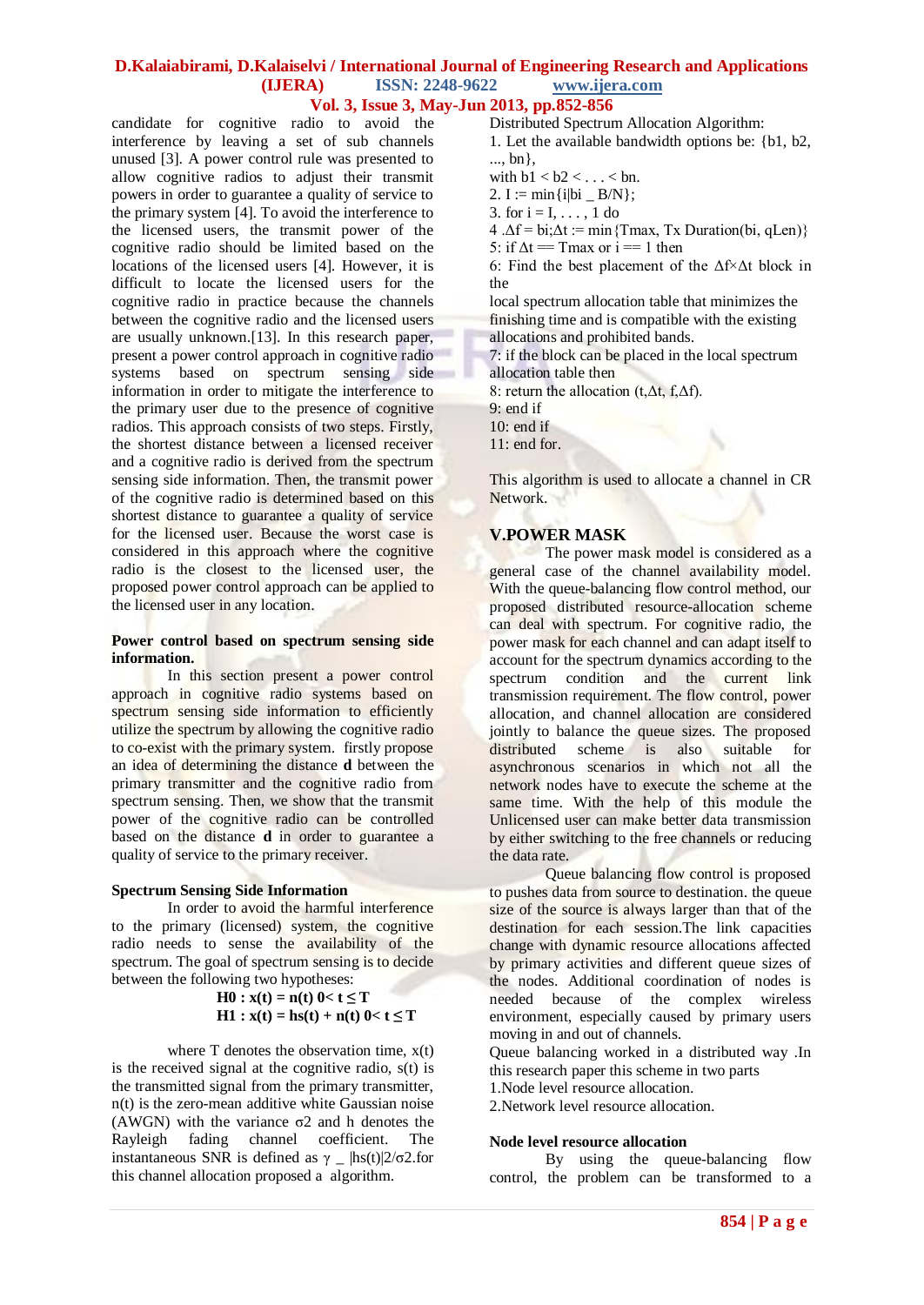# **D.Kalaiabirami, D.Kalaiselvi / International Journal of Engineering Research and Applications (IJERA) ISSN: 2248-9622 www.ijera.com**

**Vol. 3, Issue 3, May-Jun 2013, pp.852-856**

resource-allocation problem for each link. Specifically, we need to allocate the channel and power resource for each link so as to maximize the decrease of potential functions in each time slot.In this research paper consider three types of resource allocation, ranging from small-scale to larger-scale adjustments.

• Adjust the data rate over a link for each session according to the queue sizes at transmitters and receivers.

• Allocate the power of the links transmitting from the same nodes. The power adjustment changes the link capacities, but does not affect other links because of interference-free channel allocation.

• Change the channel allocation to achieve better performance. To avoid the interference between links, nearby nodes need to be coordinated for channel allocation.

### **Network level resource allocation**

Based on the above analysis, we propose a node-based distributed algorithm for joint flow control, channel allocation, and power control in CR networks.

Step 1) Update the queue sizes at each node.

Step 2) Send the control information needed for resource

Allocation.

Step 3) Determine the resource allocation and exchange

INFO and REQ, if necessary.

Step 4) Adjust the channel allocation strategy and determine the corresponding power and data rate for each session. Send OCCUPY for new channel occupation.

# **VI.EXPERIMENTAL RESULT**

From the experiment the channel is allocated to a secondary users in efficient way without interfere a primary users activity using the queue balancing and flow control method. Normally when the secondary user connection is lost because primary user occupy that specific channel.at that time packet loss in secondary user side is not controlled. In this paper that is rectified (packet loss is controlled) .

# **VII.ISSUES AND CHALLENGES**

Spectrum management is considered as a significant yet intricate task that needs to be carried out precisely and efficiently. It reduces spectrum shortage problem in future.

The queue balancing and flow control of the same would be highly beneficial. Primary users decisions are often made based on channel allocation . This practice leads to unwanted packet loss, errors which affects the quality of service provided to users. Networking have the potential to generate a knowledge-rich environment which can help to significantly improve the quality of CR networks.

# **VIII.CONCLUSION**

This paper proposed an efficient frequent feature selection method for Spectrum management. Good performance of this method comes from the use of the queue balancing and the relevant flow control. The power mask reflects the importance of the channel allocation as well as their interactions..The proposed work can be further enhanced and expanded for the CR networks We intend to extend our work applying various classification methods to improve spectrum utilization more efficiently.

### **REFERENCES**

- [1] J. Mitola and G. Maguire, "Cognitive radio: Making software radios more personal," IEEE Pers. Commun., vol. 6, no. 4, pp. 13–18, Aug.1999.
- [2] C. Xin, B. Xie and Shen, "A Novel Layered Graph Model for Topology Formation and Routing in Dynamic Spectrum Access Networks," *IEEE DySPAN*, 2005.
- [3] T. Weiss, J. Hillenbrand, A. Krohn, and F. K. Jondral, "Mutual interferencein OFDM-based spectrum pooling systems," in *Proc. IEEE VTC*,May 2004, vol. 4, pp. 1873–1877.
- [4] N. Hoven and A. Sahai, "Power scaling for cognitive radio," in *Proc.WCNC*, Maui, Hawaii, USA, June 2005, vol. 1, pp. 250–255.
- [5] Y. Xi and E. M. Yeh, "Distributed algorithms for spectrum allocation,power control, routing, and congestion control in wireless networks,"in Proc. ACM MobiHoc, Sep. 2007, pp. 180–189.
- [6] L. Xiao, M. Johansson, and S. P. Boyd, "Simultaneous routing and resource allocation via dual decomposition," IEEE Trans. Commun.,vol. 52, no. 7, pp. 1136– 1144, Jul. 2004.
- [7] R.K.Ahuja,T.L.Magnanti,andJ.B.Orlin, Network Flows: Theory,Algorithms and Applications. Upper Saddle River, NJ: Prentice-Hall, 1993.
- [8] B. Awerbuch and T. Leighton, "A simple local-control approximation algorithm for multicommodity flow," in Proc. IEEE FOCS, Nov. 1993,pp. 459–468.
- [9] B. Awerbuch and T. Leighton, "Improved approximation algorithms for the multicommodity flow problem and local competitive routing in dynamic networks," in Proc. ACM STOC, 1994, pp. 487–496.
- [10] C. Peng, H. Zheng, and B. Y. Zhao, "Utilization and fairness in spectrum assignment for opportunistic spectrum